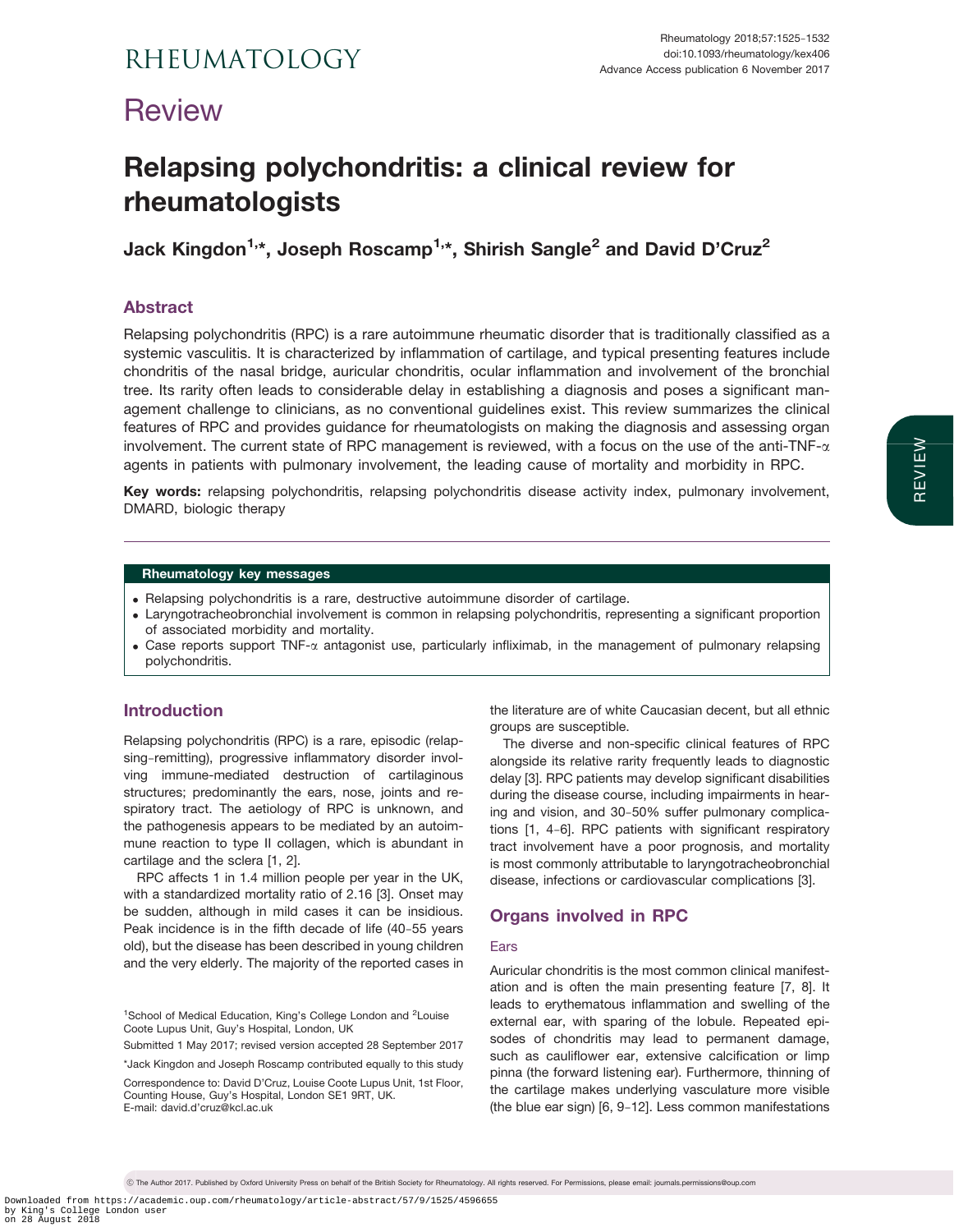include sensorineural hearing loss and tinnitus [\[7, 8](#page-5-0), [13](#page-6-0)]. This hearing loss is a separate entity from the conductive hearing loss that may be experienced because of inflammation of the external auditory meatus [\[9](#page-5-0)].

#### Eyes

Ocular manifestations of RPC are also common and, if not present at onset, are likely to develop during the course of the disease. The most common ocular presentation is scleritis, usually anterior, or episcleritis. Conjunctivitis is also relatively common. RPC eye disease is accompanied by generalized inflammation, hence proptosis and lid oedema may be seen. Keratitis and uveitis have been reported to a lesser degree. More severe ocular manifestations, including retinal artery and vein occlusion, optic neuritis, retinopathy and retinal detachment, have all been reported but are rare [\[2, 9,](#page-5-0) [14](#page-6-0), [15\]](#page-6-0).

#### Nose

Nasal chondritis is less common than auricular chondritis but follows a similar course and can be the presenting complaint. It is characterized by painful inflammation of the nasal cartilage and can often cause the nose to feel blocked [\[8](#page-5-0), [9\]](#page-5-0). RPC can lead to permanent damage in the form of a saddle-nose deformity [\[13](#page-6-0)]. Epistaxis, rhinorrhoea and crusting of the nose also feature [[6](#page-5-0)].

#### Joints

Costochondritis is commonly reported in RPC patients as retrosternal chest pain and, if severe, can impair breathing. It is rarely an isolated presenting feature, but develops in a sizeable proportion of patients [\[16\]](#page-6-0).

Joint problems are the second most common manifestation of RPC. Patients generally complain of arthralgia, and this is a common reason for presentation. Peripheral joint disease in RPC is asymmetrical and intermittent and affects both small and large joints, with axial sparing. It is usually a non-destructive, non-erosive, seronegative inflammatory oligo/polyarthritis. Tenosynovitis has been reported, albeit sparingly [\[9,](#page-5-0) [13](#page-6-0)].

#### Cardiovascular system

Cardiovascular involvement is the second most common cause of death in RPC after respiratory causes. The most common cardiovascular manifestation is aortic regurgitation attributable to aortic root dilatation. Mitral regurgitation is also seen, but to a much lesser degree, and its aetiology is more heterogeneous. Sinus tachycardia is often seen, and varying degrees of atrioventricular block have also been reported. Rarer cardiac problems include pericarditis and myocarditis. The most common vascular complication is aneurysmal disease, predominantly in the ascending thoracic aorta, accompanied by aortic regurgitation. Although aortic disease is by far the most common vascular complication, extra-aortic sites of aneurysms, such as cerebral or iliac arteries, have been reported. Other vascular problems include vasculitis and thrombophlebitis. Owing to the insidious nature of these vascular problems, regular follow-up and monitoring are justified in RPC patients [\[4, 9,](#page-5-0) [13](#page-6-0), [16](#page-6-0)-[19](#page-6-0)].

#### Skin

Non-specific dermatological manifestations, such as purpura, papules and nodules, are common in RPC [\[13](#page-6-0)], as are aphthous ulcers and distal skin ulceration, the latter thought to be attributable to local vasculitis. The presence of oral and genital ulcers plus other Bechet's-like phenomena, alongside RPC, is referred to as mouth and genital ulcers with inflamed cartilage (MAGIC) syndrome [[20](#page-6-0)]. Recently, a distinct annular-shaped, eruptive urticaria, distributed on the upper trunk and shoulders, which typically precedes chondritis, has been suggested to be specific to RPC. It also appears to be a marker of patients with myelodysplastic syndrome, a disease commonly associated with RPC [[8](#page-5-0)].

#### **CNS**

Neurological involvement is rare; however, it confers a high morbidity and mortality. The most common neurological manifestations are palsies of the fifth and seventh cranial nerves [\[16\]](#page-6-0). Meningitis, encephalitis, stroke and aneurysms have also been described in RPC [\[9,](#page-5-0) [21\]](#page-6-0). An increasing volume of anecdotal evidence may implicate RPC as a very rare cause of dementia [\[21](#page-6-0)-[24](#page-6-0)].

#### Renal

Renal involvement is rare; however, if it is present it indicates a poorer prognosis [[16](#page-6-0)]. The most common finding is mesangial proliferation, followed by segmental necrotizing glomerulonephritis. IgA nephropathy and tubulointerstitial nephritis have also been reported [[9](#page-5-0), [13, 16](#page-6-0), [25](#page-6-0)].

## Gastrointestinal involvement

The prevalence of gastrointestinal involvement is still unclear, but there have been reports of concomitant IBD and autonomic dysfunction [\[13\]](#page-6-0).

#### Laryngotracheal and pulmonary RPC

Up to half of patients with RPC will develop respiratory problems during the course of the disease, and in half of these patients airway symptoms are the presenting feature. Respiratory complications and lower respiratory tract infections are the most common causes of death in RPC [[4, 6\]](#page-5-0). Laryngeal chondritis occurs in more than half of patients and may present with hoarseness, tenderness of the tracheal rings, cough, breathlessness and stridor. Localized subglottic stenosis like that seen in granulomatosis with polyangiitis is unusual. Respiratory symptoms are typically attributable to inflammation, leading to airway narrowing or loss of cartilaginous structural support. The radiological sequelae of pulmonary RPC are anterior airway wall thickening, airway stenosis either localized or diffuse, depending on disease severity, and tracheobronchomalacia [[26\]](#page-6-0). The latter, attributable to the loss of cartilaginous integrity, results in dynamic airway collapse, especially during forced expiration, and can often be identified on pulmonary function tests and dynamic CT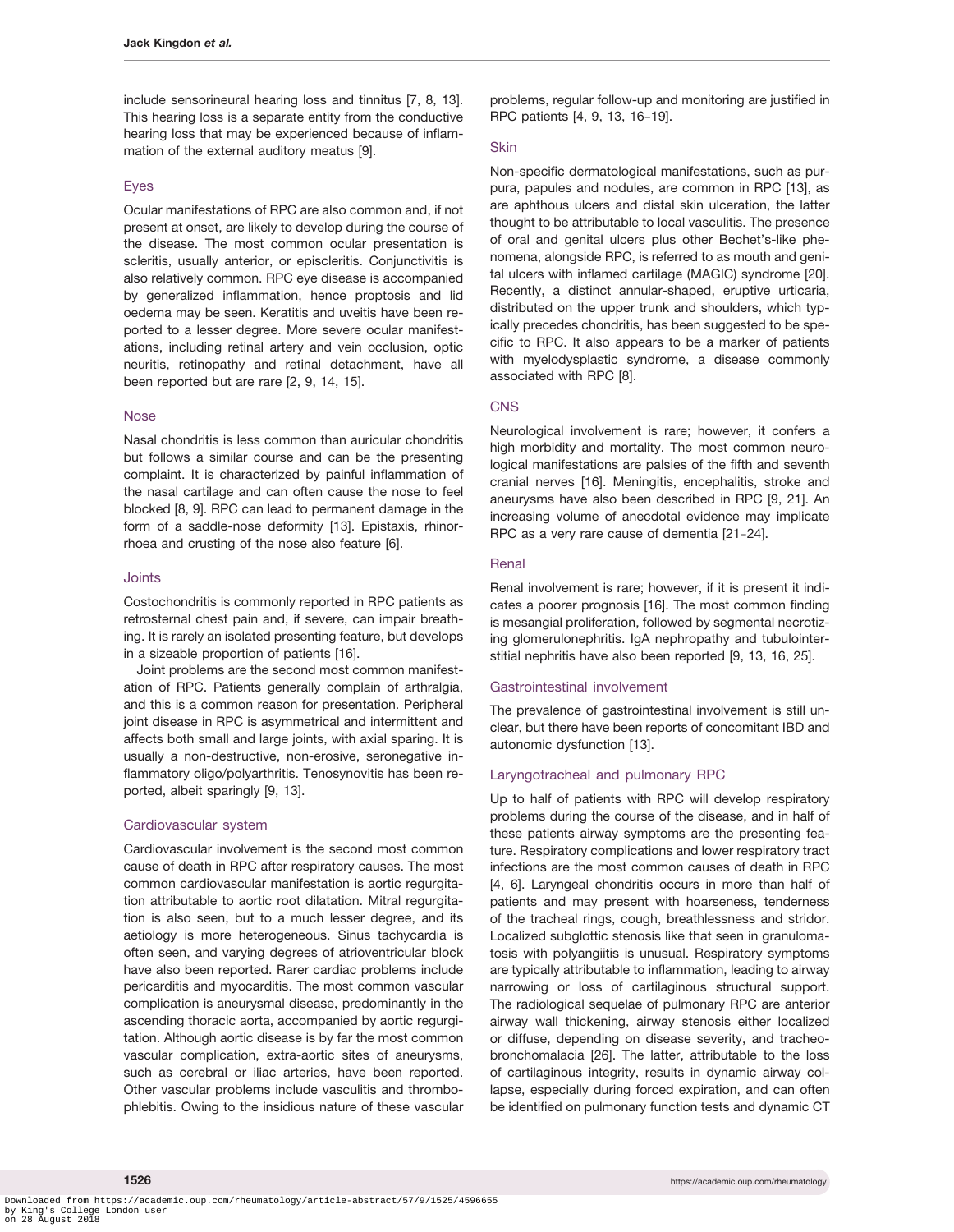studies [\[26\]](#page-6-0). Chronic laryngotracheal and bronchial chondritis can cause life-threatening airway narrowing and represents advanced disease and a poor prognosis. The classical pathophysiology of airways disease in RPC is depicted in Fig. 1.

# Diagnosis and investigations

Diagnosis is usually clinical, based on McAdam's criteria (Table 1); however, cartilage biopsy sometimes has utility in cases of diagnostic uncertainty. Histology shows fragmented cartilaginous tissue surrounded by fibrous connective tissue with mononuclear inflammatory infiltrates, and fibrosis with areas of perichondral inflammatory reaction.

Initial clinical evaluation of patients with suspected RPC should include ESR and CRP, which are commonly used as surrogates in assessing disease activity and treatment response. The relapsing polychondritis disease activity index has been developed and validated for assessing disease activity and provides a means to quantify disease severity and aid treatment decisions [[27](#page-6-0)]. ANCA screen, urine analysis and renal function help to distinguish RPC from granulomatosis with polyangiitis, a vasculitis which shares many clinical features with RPC. Initial clinical assessment should also include audiometry, an ophthalmology examination and cardiovascular investigations, such as an ECG and/or echocardiogram. Cardiac MRI or CT may also be useful.

Pulmonary function tests are an important tool in the assessment of airway function at presentation and at intervals throughout the disease course, especially if new respiratory symptoms arise. In RPC, an obstructive

picture is often seen (Fig. 2). This functional impairment occurs early on in the disease progression, often preceding respiratory symptoms [[26](#page-6-0)].

Patients with suspected airway disease, respiratory symptoms or nasal chondritis (which is associated with an increased risk of airway involvement) require a more thorough evaluation of their pulmonary involvement. Functional and anatomical assessment of their upper and lower airways is essential, with spirometry and chest radiographs supplemented with chest CT. This should be a dynamic CT chest, because expiratory CT abnormalities are a much more sensitive marker of pulmonary RPC than inspiratory abnormalities [\[28\]](#page-6-0). Failure to carry out a dynamic study could lead to a higher falsenegative rate and unnecessary delay in diagnosis and treatment.

TABLE 1 The six clinical features of the conventionally accepted McAdam's criteria

## McAdam's criteria: three or more of the following features are required for diagnosis

Bilateral auricular chondritis Non-erosive seronegative inflammatory polyarthritis Nasal chondritis Ocular inflammation Respiratory tract chondritis Audiovestibular damage

Data taken from [\[4](#page-5-0)].



FIG. 1 Diagram showing the mechanisms underlying airway obstruction in relapsing polychondritis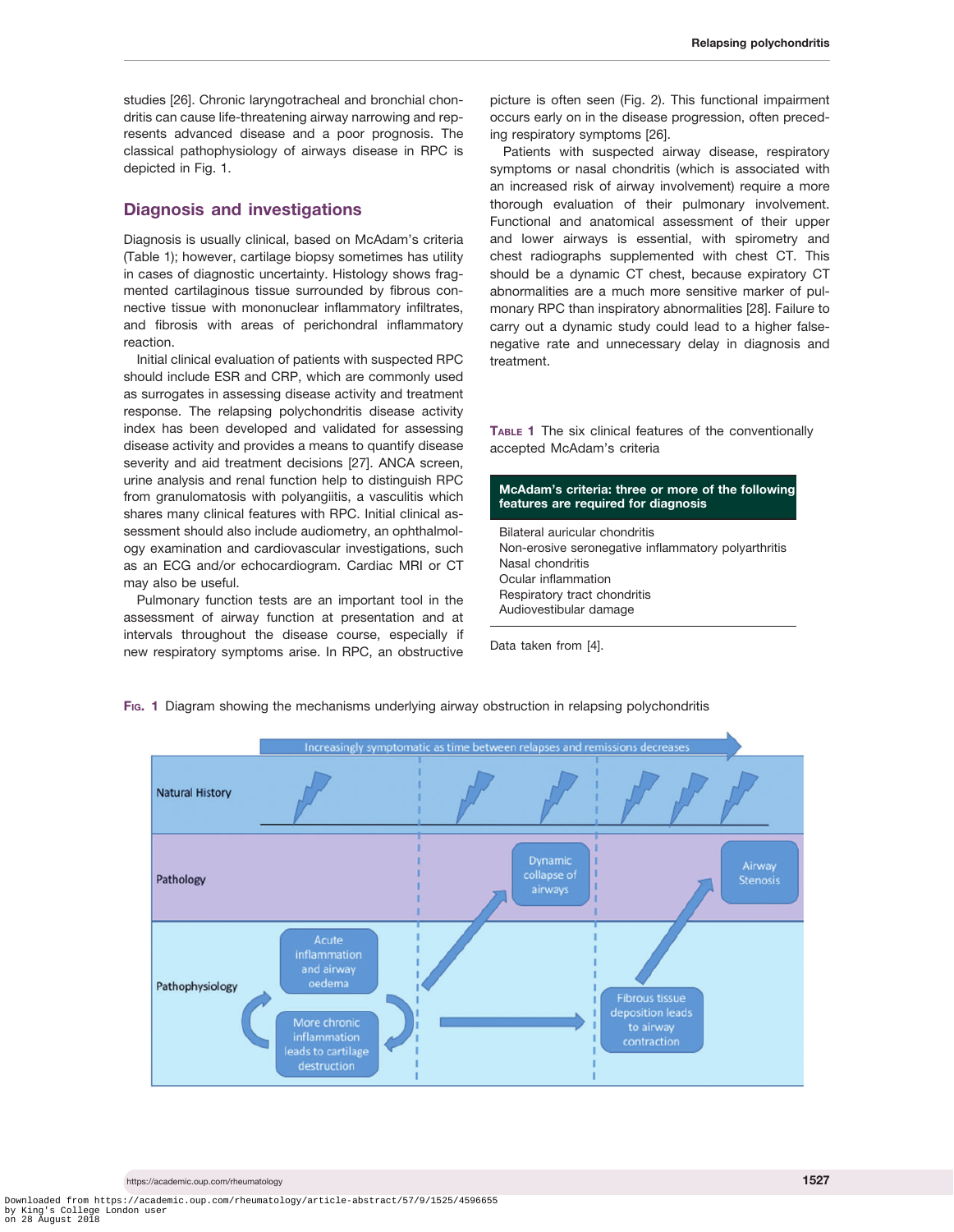Fig. 2 Schematic flow-loop diagram of relapsing polychondritis patient with severe outflow obstruction



Other imaging modalities may also be useful in RPC. MRI is particularly useful for evaluating the extent of tracheal and laryngeal involvement with its ability to distinguish chronic fibrosis/inflammation from acute oedema and inflammation. Positron emission tomography/CT has also been proposed to have utility in the staging of disease extent and has been shown to detect asymptomatic cartilaginous involvement. Furthermore, it may have greater sensitivity to early treatment responses in tracheobronchial lesions, not seen on CT.

Standard or endobronchial ultrasound bronchoscopy can be used to assess the level of mucosal inflammation (a marker of disease activity) and potential airway collapse. However, this procedure is associated with increased risks of morbidity and mortality owing to the potential anaesthetic and procedural complications; therefore, the decision to carry out bronchoscopy should not be taken lightly and should ideally be performed with airway expertise on hand [[26\]](#page-6-0).

## **Treatment**

There is little guidance on the best practice for the management of RPC. Treatment is primarily symptomatic, and no standard therapeutic protocol has been established. Owing to the relative rarity of RPC, there have been no randomised controlled trials to inform clinical practice. Hence, medical therapy has not been standardized and is derived from case-based empirical evidence and expert opinion. The main aim of treatment is to achieve symptom control and maintain airway patency and stability.

The initial management of patients consists of NSAIDs, CSs and/or immunosuppressive therapies. Treatment may relieve the immediate symptoms of RPC, but longterm therapy does not usually prevent disease

progression; prognosis is usually poor in patients with severe disease, despite treatment [\[2\]](#page-5-0).

New approaches have been used, such as  $TNF-\alpha$ blockers in the management of severe or treatment-resistant patients, with varying degrees of success. Such biologics have the added potential to slow or even halt the progressive nature of RPC.

#### Pharmacological management

Treatment is empirically tailored in a step-wise manner (Fig. 3) to the individual patient according to their disease severity. In less severe patients, NSAIDs, dapsone and colchicine have been used. In more severely affected patients, systemic immunosuppression with CSs (oral prednisolone) is required. Cytotoxic agents (MTX, AZA, ciclosporin and chlorambucil) have also been used as steroid-sparing alternatives.

#### Biologics in RPC

With the advent of mAb therapies, new therapeutic horizons arose for RPC. With the mainstay of previous treatments focused on symptomatic relief and limiting disease activity, biologics facilitated the potential to influence upstream factors in the destructive inflammatory cascade. Biologics thus offer the hope of attenuating or perhaps halting the progression of RPC. A number of biologics have been used in RPC, including: anti-TNF- $\alpha$  (infliximab, etanercept, adalimumab), anti-IL6 (tocilizumab), anti-CD20 (rituximab), anti-IL1 (anakinra) agents and T-cell co-stimulatory/activation inhibitors (abatacept). However, these are all case reports or small case series, and there are no controlled trials of these agents.

#### Anti-TNF-α agents

RPC bears many of the hallmarks of a TNF-a-mediated disease; type II collagen-sensitive T-cell clones have been identified in RPC, suggesting a Th1 phenotype autoimmune response, causing a pro-inflammatory, TNF-adriven cascade. TNF- $\alpha$  has also been demonstrated in vitro to induce the synthesis and release of matrix-degrading proteinases from chondrocytes, of the type that causes damage in RPC [[29](#page-6-0), [30\]](#page-6-0).

Some case reports and small case series have reported the efficacy of anti-TNF- $\alpha$  agents in patients refractory to other anti-inflammatory or immunosuppressive drugs. The successful treatment of patients with infliximab, entanercept and adalimumab has been reported [[13, 31](#page-6-0)-[38](#page-6-0)]. Anti-TNF- $\alpha$  agents may have a role earlier in the disease course as CS-sparing agents. Infliximab may be considered a second-line therapy for RPC, in conjunction with MTX, switching to another biologic (tocilizumab or abatacept) in cases of loss of efficacy of infliximab as third-line therapy.

Infliximab has been trialled in a variety of presentations of RPC, from mild ear and nose chondritis to severe pulmonary inflammation. A recent meta-analysis of cases reporting the use of anti-TNF- $\alpha$  agents in RPC found 43 cases of their use, 31 of these cases used infliximab. Eighteen of the 31 patients responded positively to infliximab, and of the 13 who did not respond to infliximab, 4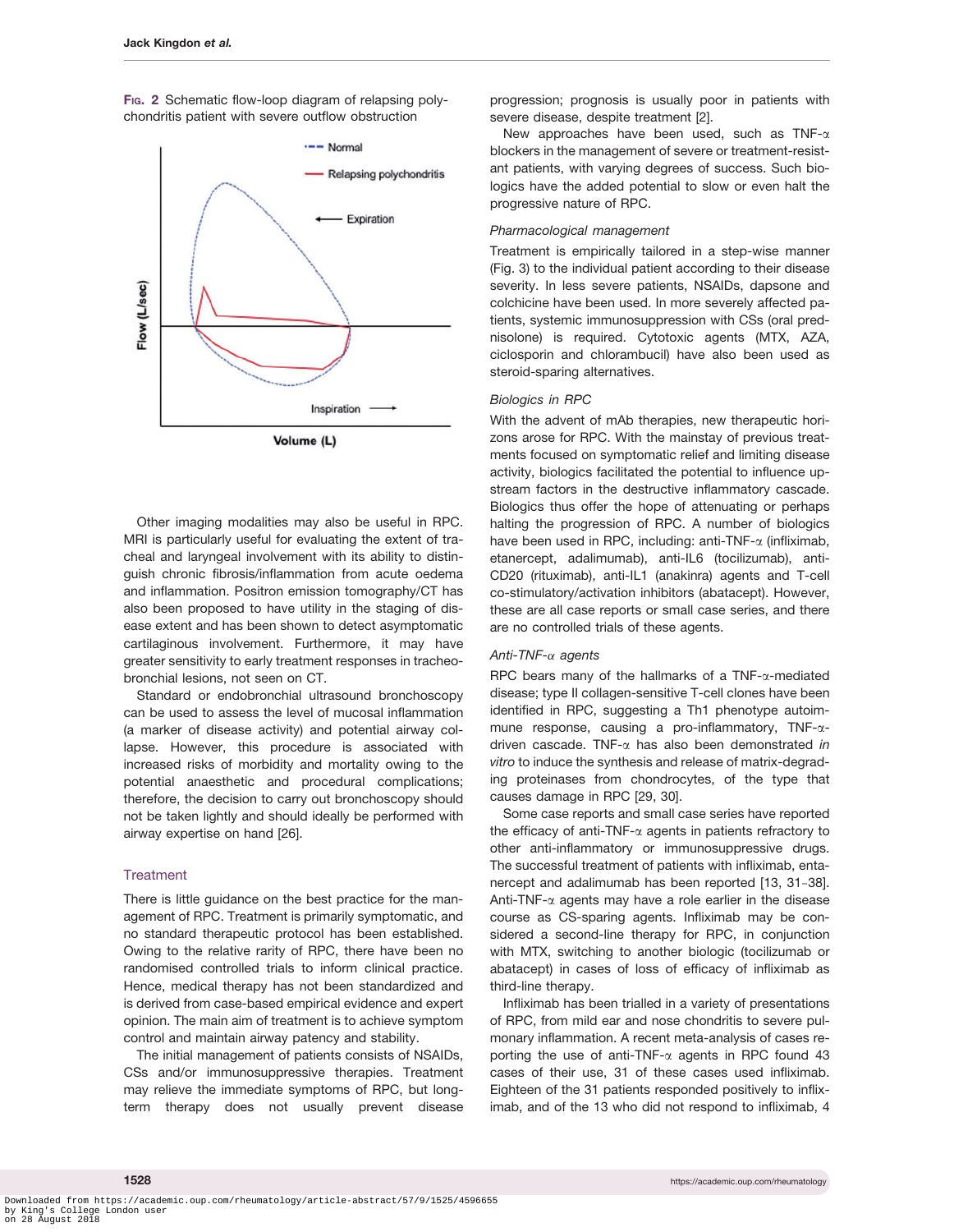FIG. 3 The empirically tailored, step-wise approach to current relapsing polychondritis treatment



did not respond to another anti-TNF agent (etanercept or adalimumab) [\[39](#page-6-0)]. Removing these anti-TNF-resistant patients, 18 of 27 anti-TNF-sensitive patients responded well to infliximab.

#### Infliximab in RPC with pulmonary involvement

Infliximab is a chimeric antibody, with a murine  $F_{ab}$  region attached to a human  $F_c$  domain. The murine part of the antibody is immunogenic in humans, which accounts for the allergic-type side-effects reported, as well as the loss of efficacy over time. The dose used is generally that used in the treatment of RA and is usually well tolerated. However, a number of adverse effects, some severe, have been reported in cases of RPC. A total of seven drug-related adverse events have been reported in the literature; these include injection-site reactions, cellulitis, sinusitis, otitis, herpes zoster reactivation and pneumonia [[31\]](#page-6-0).

Interestingly, of the reported cases on the use of infliximab, RPC patients with pulmonary involvement appear to be over-represented in the respondercases, suggesting they respond selectively better to infliximab, eluding to its potential role in the management of such patients. However, publication bias always needs to be considered when evaluating these reports.

The potential efficacy of such biologics has been shown in RPC-associated laryngotracheal disease. Table 2 summarizes all the reports of the use of infliximab in cases of RPC with pulmonary involvement reported to date.

Of the reports of RPC patients with pulmonary involvement, the majority (86%) responded positively to infliximab, with reduced active disease and CRP/ESR levels [[30](#page-6-0)-[34](#page-6-0), [40](#page-6-0)-[46](#page-6-0)]. On average, in RPC patients with pulmonary involvement and reported pre- and post-treatment CRP levels, infliximab was associated with a 50% reduction in CRP levels. In the currently available case reports, infliximab has reportedly led to rapid improvement of several signs, including auricular chondritis [[31](#page-6-0)-[35, 42, 47](#page-6-0), [48\]](#page-7-0), nasal chondritis [\[31, 32, 34, 35, 47\]](#page-6-0), laryngotracheal chondritis [\[31, 34, 43,](#page-6-0) [48](#page-7-0)], tracheal thickening [[31\]](#page-6-0), dysphonia [\[31, 32](#page-6-0)], dyspnoea [[31](#page-6-0), [33, 34, 42](#page-6-0), [43](#page-6-0), [48](#page-7-0)] and TABLE 2 Case reports on the use of infliximab in relapsing polychondritis with pulmonary involvement

| <b>References</b>                | <b>Date</b> | <b>Efficacy</b>  |
|----------------------------------|-------------|------------------|
| Moulis et al. [40]               | 2013        | Responded        |
| Abdwani et al. [41]              | 2012        | Responded        |
| Wallace and Stone [30]           | 2013        | Responded        |
| Mpofu et al. [31]                | 2003        | Responded        |
| De Barros et al. [42]            | 2010        | Responded        |
| Marie et al. [32]                | 2009        | Responded        |
| Cazabon et al. [43]              | 2005        | Responded        |
| Buonuomo et al. [44]             | 2010        | Failed           |
| Subrahmanyam et al. [45]         | 2008        | Failed           |
| Kawai e <i>t al.</i> [46]        | 2009        | Partial response |
| Ratzinger et al. [34]            | 2009        | Responded        |
| Ratzinger et al. [34]            | 2009        | Responded        |
| Richez <i>et al.</i> [33]        | 2004        | Responded        |
| Ghosn <i>et al.</i> [48]         | 2008        | Responded        |
| Saadoun <sup>a</sup> et al. [35] | 2003        | Responded        |
| Saadoun <sup>a</sup> et al. [35] | 2003        | Responded        |
| Bell <sup>a</sup> et al. [47]    | 2007        | Responded        |
|                                  |             |                  |

<sup>a</sup>Case of nasal chondritis (associated with early pulmonary involvement) but not explicitly defined as having pulmonary disease.

obstructive respiratory impairment [\[31](#page-6-0)]. The efficacy of infliximab appears to last between 9 months and 3 years, with a persistent decrease of inflammatory markers (ESR/CRP) and steroid-sparing effects.

The reported inconsistent response to infliximab among patients with RPC highlights the need for proper patient selection, and work is required to identify which subsets of patients are most likely to benefit from anti-TNF therapies. The evidence presented here tends to support the use of infliximab in individuals with signs or symptoms of pulmonary involvement. There are also reports of good infliximab response in a patient with significant CNS disease [\[49](#page-7-0)]. CNS involvement tends to indicate severe RPC, in a similar manner to pulmonary involvement, so the

Downloaded from https://academic.oup.com/rheumatology/article-abstract/57/9/1525/4596655 by King's College London user on 28 August 2018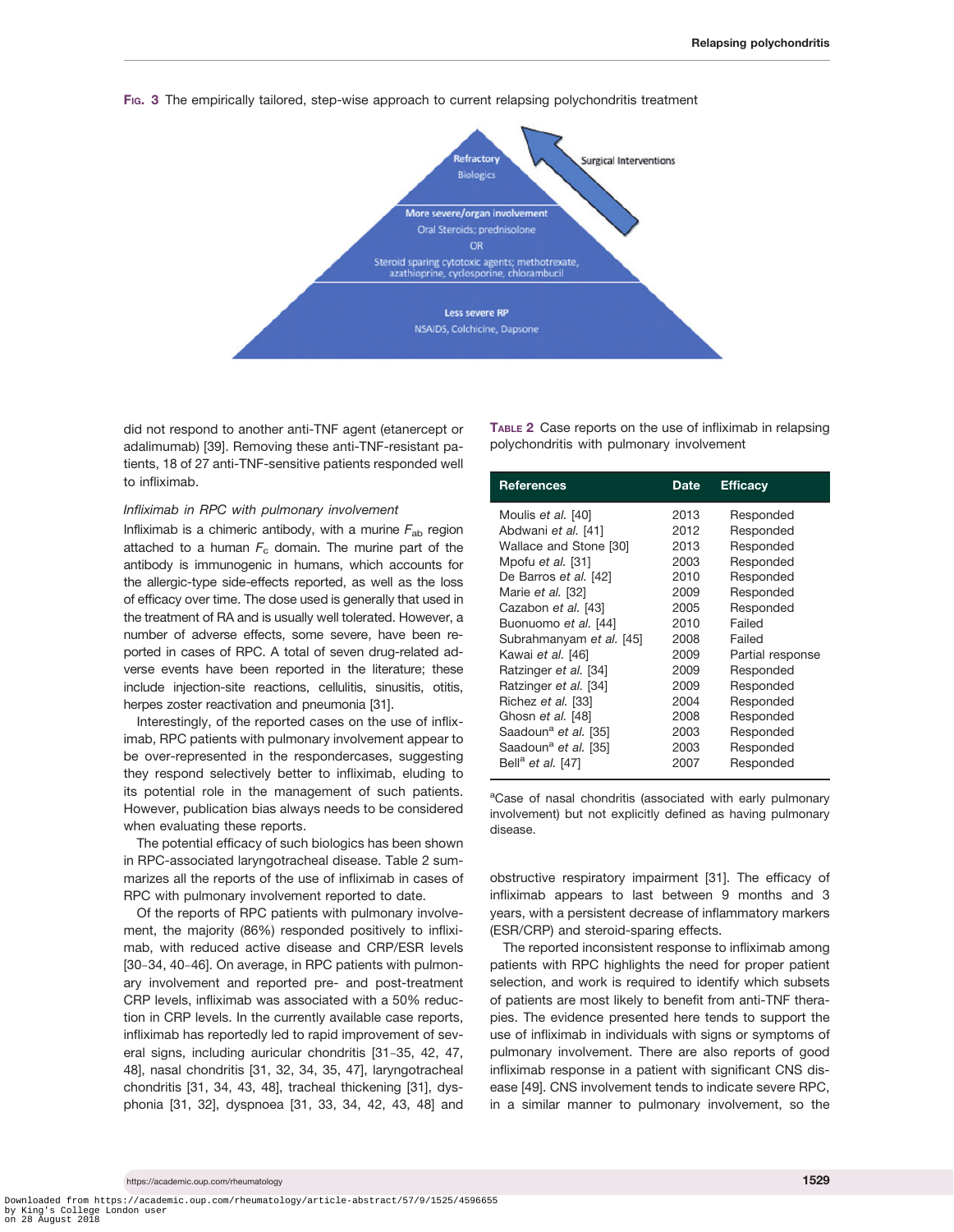<span id="page-5-0"></span>positive response supports the notion of infliximab in refractory cases with organ involvement. However, further work must be done to confirm these observations to clarify the clinical phenotype most suitable for infliximab therapy.

#### Non-pharmacological management

Non-pharmacological treatment of RPC is primarily focused on the management of airway lesions. Generally, surgery plays a palliative role in RPC, with little curative potential. Procedures such as endoscopic stenting, balloon airway dilatation, tracheostomy, endobronchial laser therapy and laryngotracheal reconstruction can improve quality of life. Such interventions are usually limited to patients who have failed medical therapy, require bridging while initiating medical therapy or have signs associated with increased morbidity and mortality, such as central airway obstruction, severe diffuse or focal stenosis. Plastic surgery can improve overall quality of life by correcting aesthetically unpleasing cartilage deformities [\[47](#page-6-0), [50, 51](#page-7-0)]. It may also significantly improve ventilation in patients with advanced upper respiratory tract RPC [\[52](#page-7-0)].

Non-invasive ventilation and continuous positive airway pressure may be effective for the prevention of expiratory airway obstruction and associated respiratory symptoms. This should be considered alongside medical therapy, especially in elderly patients with respiratory tract involvement [[53\]](#page-7-0) or patients with tracheobronchomalacia [[54\]](#page-7-0).

Haematopoietic stem cell transplantation and myeloablation have been used in patients with severe organthreatening RPC [[55, 56](#page-7-0)]. These have the benefit of countering not only the purported autoimmune component of the pathophysiology of RPC, but also the myelodysplastic syndromes that are frequently associated with RPC [8, [57\]](#page-7-0).

## **Summary**

RPC presents clinicians with a challenging therapeutic conundrum, with few guidelines on the best practice in the use of biologics in treatment-resistant cases. TNF- $\alpha$ antagonists appear to be effective in the management of RPC and could be considered as second-line CS-sparing agents, after considering their risk-benefit ratio.

The current data from case reports support the use of infliximab in RPC with pulmonary involvement, with early therapy being associated with improved outcomes. Interestingly, there were a number of patients who responded favourably to infliximab who were not known to have pulmonary involvement (i.e. had not undergone testing to display this) but had features associated with early pulmonary involvement (e.g. significant nasal chondritis) [[35, 47](#page-6-0)]. This might support the timely use of infliximab in such patients. More work is required to elucidate the start and end points of this therapeutic window. Certainly, early detection of pulmonary involvement is key to reducing morbidity, but potentially also to the selection of patients to commence infliximab therapy. Ultimately, the early use of infliximab in patients with clinical suspicion of early pulmonary involvement may delay or even prevent

the appearance of debilitating pulmonary symptoms. Hence, we recommend a robust respiratory surveillance plan alongside cardiovascular surveillance in all patients with early or associated pulmonary features, and the aggressive treatment of those with pulmonary pathology, in order to retard potential deterioration.

Funding: No specific funding was received from any bodies in the public, commercial or not-for-profit sectors to carry out the work described in this manuscript.

Disclosure statement: S.S. has participated in clinical trials sponsored by Aspreva, Merck Serono, Astra Zeneca, Suppremol, Union Chimique Belge (UCB), Teva and Takeda. D.D'C. has consulted and sat on advisory boards for GlaxoSmithKline, Roche, HumanGenomeSciences, Actelion, Eli Lilly and Apsreva/Vifor, has been invited to speak at meetings supported by UCB and has received grant/research support from Aspreva/Vifor. All other authors have declared no conflicts of interest.

## **References**

- 1 Molina JF, Espinoza LR. Relapsing polychondritis. Baillieres Best Pract Res Clin Rheumatol 2000;14:97-109.
- 2 Letko E, Zafirakis P, Baltatzis S et al. Relapsing polychondritis: a clinical review. Semin Arthritis Rheum 2002;31:384-95.
- 3 Hazra N, Dregan A, Charlton J, Gulliford MC, D'Cruz DP. Incidence and mortality of relapsing polychondritis in the UK: a population-based cohort study. Rheumatology 2015;54:2181-7.
- 4 McAdam LP, O'Hanlan MA, Bluestone R, Pearson CM. Relapsing polychondritis: prospective study of 23 patients and a review of the literature. Medicine 1976;55:193-215.
- 5 Ernst A, Rafeq S, Boiselle P et al. Relapsing polychondritis and airway involvement. Chest 2009;135:1024-30.
- 6 Michet CJJ, McKenna CH, Luthra HS, O'Fallon WM. Relapsing polychondritis. Survival and predictive role of early disease manifestations. Ann Intern Med 1986;104:74-8.
- 7 Bachor E, Blevins NH, Karmody C, Ku T. Otologic manifestations of relapsing polychondritis. Review of literature and report of nine cases. Auris Nasus Larynx 2006;33:135-41.
- 8 Smylie A, Malhotra N, Brassard A. Relapsing polychondritis: a review and guide for the dermatologist. Am J Clin Dermatol 2017;18:77-86.
- 9 Puéchal X, Terrier B, Mouthon L et al. Relapsing polychondritis. Jt Bone Spine 2014;81:118-24.
- 10 Yang H, Peng L, Jian M, Qin L. Clinical analysis of 15 patients with relapsing auricular polychondritis. Eur Arch Otorhinolaryngol 2014;271:473-6.
- 11 Sharma A, Gnanapandithan K, Sharma K, Sharma S. Relapsing polychondritis: a review. Clin Rheumatol 2013;32:1575-83.
- 12 Bradley JC, Schwab IR. Blue ear sign in relapsing polychondritis. Rheumatology 2011;50:427.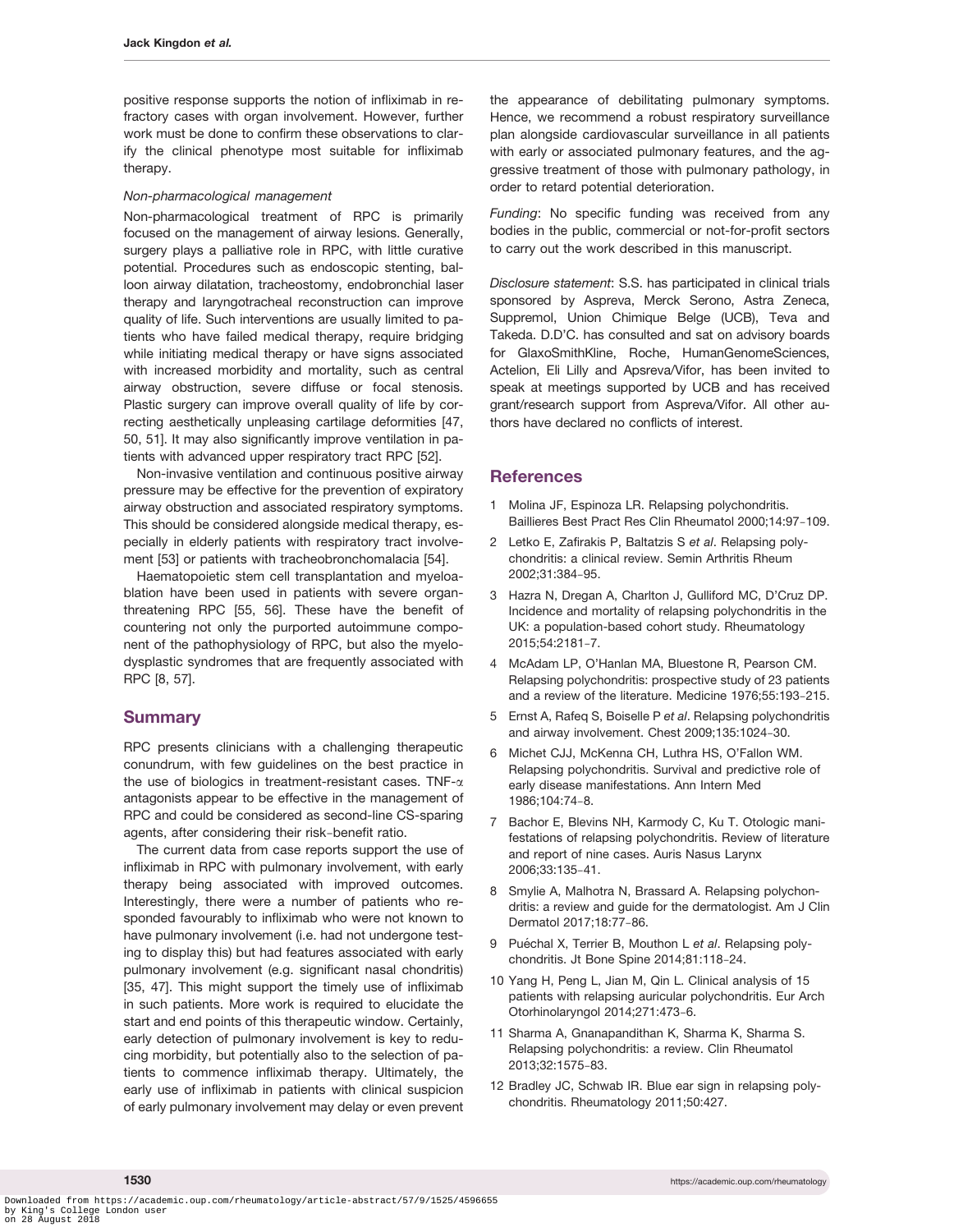- <span id="page-6-0"></span>13 Lahmer T, Treiber M, von Werder A et al. Autoimmunity Reviews Relapsing polychondritis: an autoimmune disease with many faces. Autoimmun Rev 2010;9:540-6.
- 14 Isaak BL, Liesegang TJ, Michet CJJ. Ocular and systemic findings in relapsing polychondritis. Ophthalmology 1986;93:681-9.
- 15 Yu EN, Jurkunas U, Rubin PAD, Baltatzis S, Foster CS. Obliterative microangiopathy presenting as chronic conjunctivitis in a patient with relapsing polychondritis. Cornea 2006;25:621-2.
- 16 Trentham DE, Le CH. Relapsing polychondritis. Ann Intern Med 1998;129:114-22.
- 17 Del Rosso A, Petix NR, Pratesi M, Bini A. Cardiovascular involvement in relapsing polychondritis. Semin Arthritis Rheum 1997;26:840-4.
- 18 Lang-Lazdunski L, Hvass U, Paillole C, Pansard Y, Langlois J. Cardiac valve replacement in relapsing polychondritis. A review. J Heart Valve Dis 1995;4:227-35.
- 19 Esdaile J, Hawkins D, Gold P, Freedman SO, Duguid WP. Vascular involvement in relapsing polychondritis. Can Med Assoc J 1977;116:1019-22.
- 20 Firestein GS, Gruber HE, Weisman MH et al. Mouth and genital ulcers with inflamed cartilage: MAGIC syndrome. Five patients with features of relapsing polychondritis and Behcet's disease. Am J Med 1985;79:65-72.
- 21 Jeon CH. Relapsing polychondritis with central nervous system involvement: experience of three different cases in a single. J Korean Med Sci 2016;31:1846-50.
- 22 Yan M, Cooper W, Harper C, Schwartz R. Dementia in a patient with non-paraneoplastic limbic encephalitis associated with relapsing polychondritis. Pathology 2006;38: 596-9.
- 23 Erten-Lyons D, Oken B, Woltjer RL, Quinn J. Relapsing polychondritis: an uncommon cause of dementia. J Neurol Neurosurg Psychiatry 2008;79:609-10.
- 24 Head E, Starr A, Kim RC et al. Relapsing polychondritis with features of dementia with Lewy bodies. Acta Neuropathol 2006;112:217-25.
- 25 Chang-Miller A, Okamura M, Torres VE et al. Renal involvement in relapsing polychondritis. Medicine 1987;66:202-17.
- 26 Rafeq S, Trentham D, Ernst A. Pulmonary manifestations of relapsing polychondritis. Clin Chest Med 2010;31:513-8.
- 27 Arnaud L, Devilliers H, Peng SL et al. The relapsing polychondritis disease activity index: development of a disease activity score for relapsing polychondritis. Autoimmun Rev 2012;12:204-9.
- 28 Lee KS, Ernst A, Trentham DE et al. Relapsing polychondritis: prevalence of expiratory CT airway abnormalities. Radiology 2006;240:565-73.
- 29 Buckner JH, Van Landeghen M, Kwok WW, Tsarknaridis L. Identification of type II collagen peptide 261-273-specific T cell clones in a patient with relapsing polychondritis. Arthritis Rheum 2002;46:238-44.
- 30 Wallace ZS, Stone JH. Refractory relapsing polychondritis treated with serial success with interleukin 6 receptor blockade. J Rheumatol 2013;40:100.
- 31 Mpofu S, Estrach C, Curtis J, Moots RJ. Treatment of respiratory complications in recalcitrant relapsing polychondritis with infliximab. Rheumatology 2003;42:1117-8.
- 32 Marie I, Lahaxe L, Josse S, Levesque H. Sustained response to infliximab in a patient with relapsing polychondritis with aortic involvement. Rheumatology 2009;48:1328-9.
- 33 Richez C, Dumoulin C, Coutouly X, Schaeverbeke T. Successful treatment of relapsing polychondritis with infliximab. Clin Exp Rheumatol 2004;22:629-31.
- 34 Ratzinger G, Kuen-Spiegl M, Sepp N. Successful treatment of recalcitrant relapsing polychondritis with monoclonal antibodies. J Eur Acad Dermatology Venereol 2009;23:474-5.
- 35 Saadoun D, Deslandre CJ, Allanore Y, Pham X-V, Kahan A. Sustained response to infliximab in 2 patients with refractory relapsing polychondritis. J Rheumatol 2003;30:1394-5.
- 36 Carter JD. Treatment of relapsing polychondritis with a TNF antagonist. J Rheumatol 2005;32:1413.
- 37 Seymour MW, Home DM, Williams RO, Allard SA. Prolonged response to anti-tumour necrosis factor treatment with adalimumab (Humira) in relapsing polychondritis complicated by aortitis. Rheumatology 2007;46:1738-9.
- 38 Schrader C, Lohmann J. Successful therapy with etanercept in relapsing polychondritis. Z Rheumatol 2010;69:356-8.
- 39 Kemta Lekpa F, Kraus VB, Chevalier X. Biologics in relapsing polychondritis: a literature review. Semin Arthritis Rheum 2012;41:712-9.
- 40 Moulis G, Sailler L, Pugnet G, Astudillo L, Arlet P. Biologics in relapsing polychondritis: a case series. Clin Exp Rheumatol 2013;31:937-9.
- 41 Abdwani R, Kolethekkat AA, Al Abri R. Refractory relapsing polychondritis in a child treated with antiCD20 monoclonal antibody (rituximab): first case report. Int J Pediatr Otorhinolaryngol 2012;76:1061-4.
- 42 de Barros APS, Nakamura NA, Santana TdFB, Motta JQdS, Bianchi WA. Infliximab in relapsing polychondritis. Rev Bras Reumatol 2010;50:211-6.
- 43 Cazabon S, Over K, Butcher J. The successful use of infliximab in resistant relapsing polychondritis and associated scleritis. Eye 2005;19:222-4.
- 44 Buonuomo PS, Bracaglia C, Campana A et al. Relapsing polychondritis: new therapeutic strategies with biological agents. Rheumatol Int 2010;30:691-3.
- 45 Subrahmanyam P, Balakrishnan C, Dasgupta B. Sustained response to etanercept after failing infliximab, in a patient with relapsing polychondritis with tracheomalacia. Scand J Rheumatol 2008;37:239-40.
- 46 Kawai M, Hagihara K, Hirano T et al. Sustained response to tocilizumab, anti-interleukin-6 receptor antibody, in two patients with refractory relapsing polychondritis. Rheumatology 2008;48:318-9.
- 47 Bell D, Wright D, Witt PD. Durability of nasal reconstruction in an adolescent with relapsing polychondritis treated with infliximab. Plast Reconstr Surg 2007;120:1087-8.